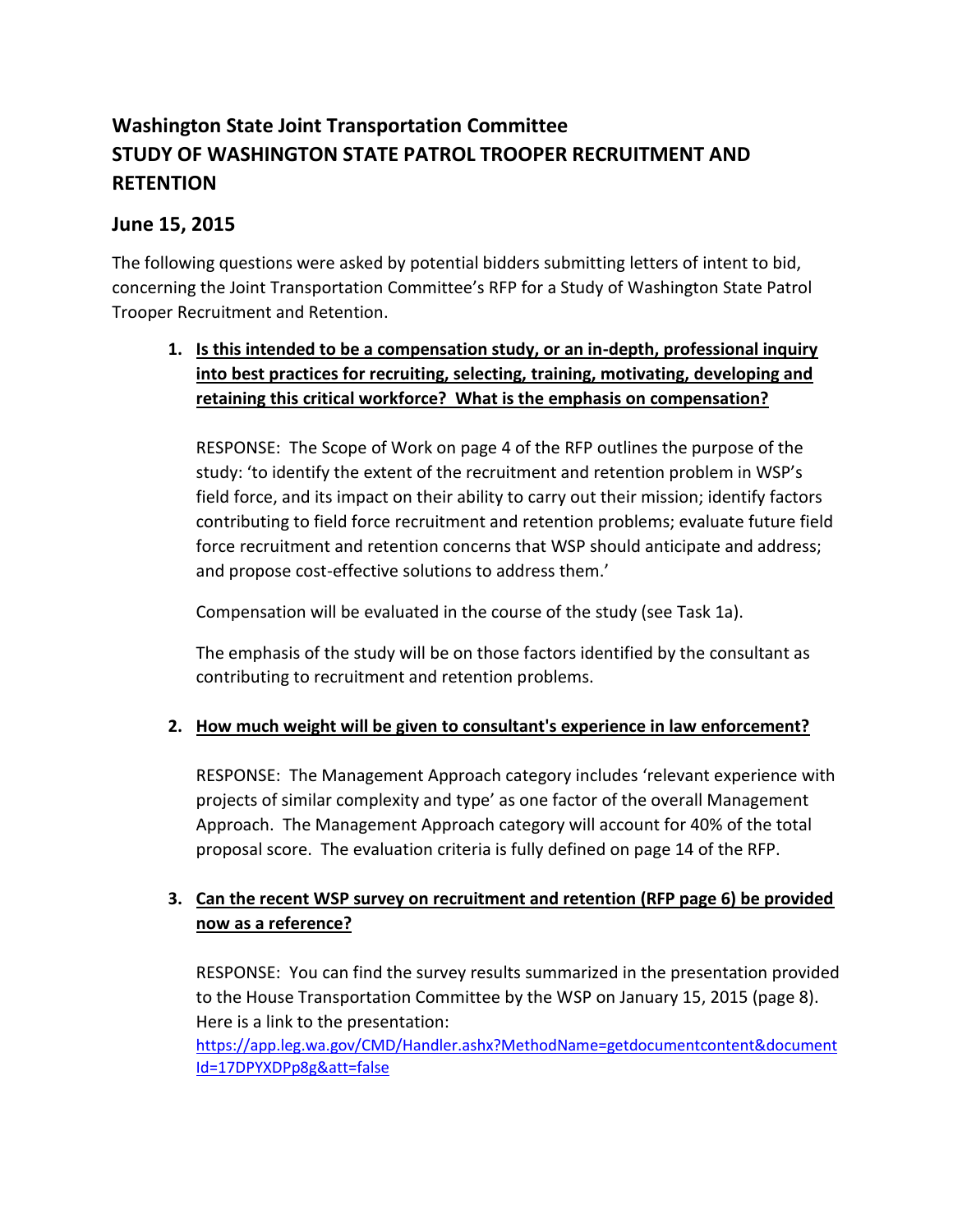The Washington State Patrol (WSP) is in the process of finalizing the survey research paper and will make that available to the successful Consultant.

**4. We are concerned with the confidentiality of work samples submitted. You require paper copies and electronic versions of two previous samples of similar work. Everything that we send is apparently subject to open records and copying (Paragraph XII on page 15), so anyone could obtain copies of anything we send. It appears it will be difficult to gain approval for labeling anything confidential. Can we insure that intellectual property rights will be protected? If not, can this requirement be waived?** 

RESPONSE: Section XII, Proprietary Information, lays out the limited circumstances under which a portion of a proposal may be designated confidential. The entire proposal of the successful bidder will be subject to the public disclosure laws regardless of any claim of confidentiality, as stated in Section XII. It is JTC's practice that the proposal attached to the resulting contract does not include the examples of prior work. Provisions are included in Section XII addressing a bidder's ability to obtain a court order to prohibit disclosure of parts of its proposal prior to the execution of the contract; however, Section XII also notes that a delay in the execution of the contract to accommodate a petition to the courts will not be allowed. The requirement to provide work samples will not be waived.

**5. The following questions are being addressed with the same response: What has been done in past to address retention issues? Can you identify the main reasons for WSP attrition? With a large number of troopers eligible to retire in 2017, what succession efforts are place and what recruitment efforts have yielded positive results?** 

RESPONSE: The study is intended to answer these questions, and therefore, the information is not available during the RFP process.

#### **6. Does the agency have exit interview data that can be shared:**

RESPONSE: Yes, the Human Resources Division of the WSP will provide the successful Consultant with aggregate exit interview data.

### **7. It appears that many of the questions being asked are intended to independently verify information provided by the WSP. Is that correct?**

RESPONSE: The successful Consultant will compile the body of information indicated in the RFP, and additional information recommended by the successful Consultant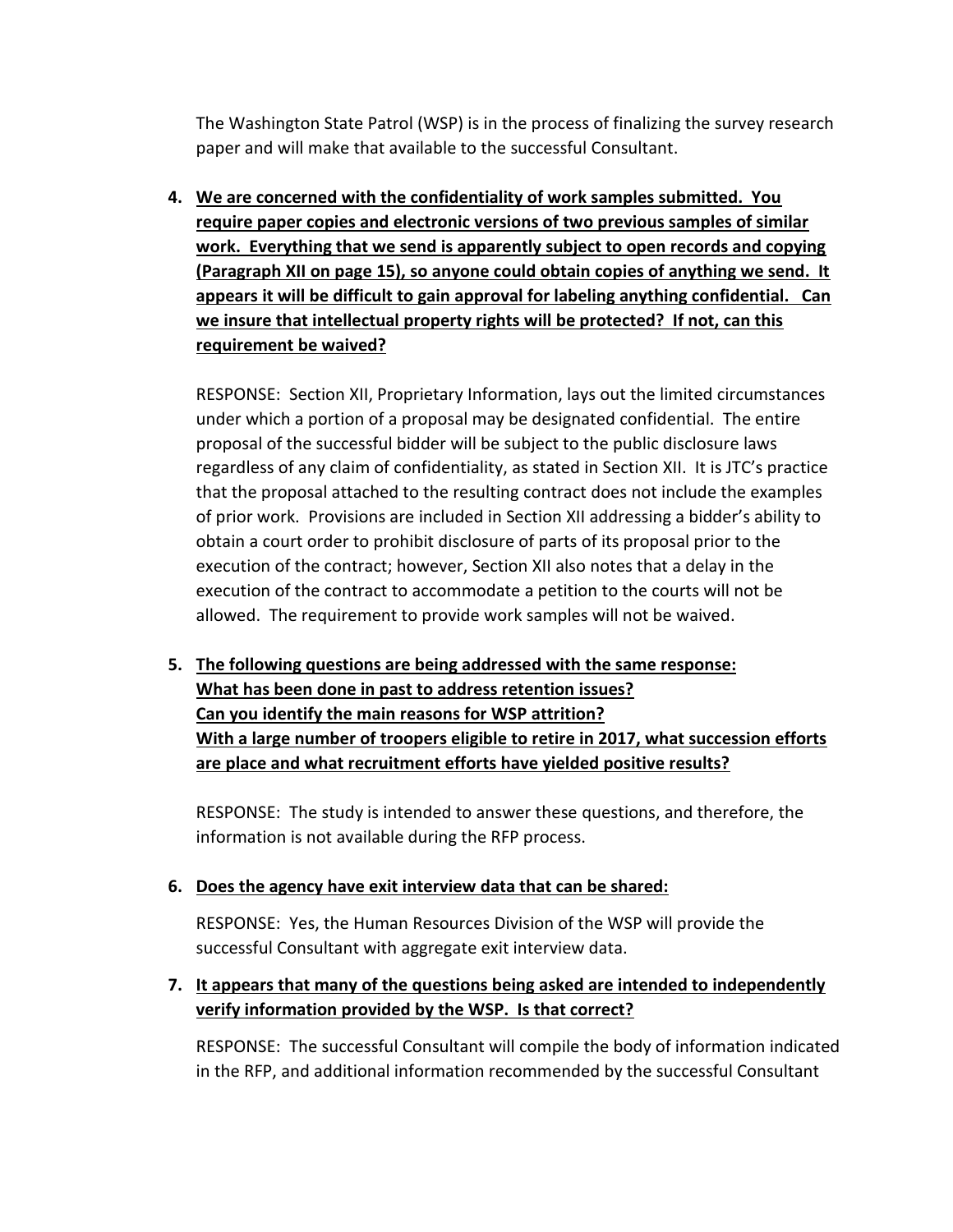that is not named within the RFP (see page 5). Some of this information is available from the WSP, other information will need to be gathered from other sources.

#### **8. Could you please provide the list of all bidders who submit their intent to bid?**

Management Engineering Associates, LLC 3709 NW 16<sup>th</sup> Ave., Camas, WA 98607

Matrix Consulting Group 201 San Antonio Circle, Suite 148 Mountain View, CA 94040

Public Financial Management, Inc. 50 California Street, Suite 2300 San Francisco, CA 94111

### **9. Can you provide the cost of the previous 2009 training survey and the cost of the 2014 salary survey?**

RESPONSE: The Office of Financial Management was provided \$100,000 in the [2009-11 Biennial Capital Budget](http://leap.leg.wa.gov/leap/budget/lbns/2009Cap1216-S.SL.pdf) for the Law Enforcement Academy Evaluation; the cost of the 2014 salary survey was \$48,500.

### **10. Is the consultant to use the completed salary survey results from the 2014 study or is consultant to conduct an additional survey?**

RESPONSE: The Consultant should include in their proposal what salary survey results they intend to use (the current survey or a new survey), with justification.

### **11. We understand that summary or compiled results for both items a. and b. will be provided to the successful consultant. Is the raw data available to facilitate statistical analysis?**

RESPONSE: It is expected that WSP raw personnel data will be available for Task 1.

### **12. Is accurate current and historical data related to the number of vacancies available to the successful consultant?**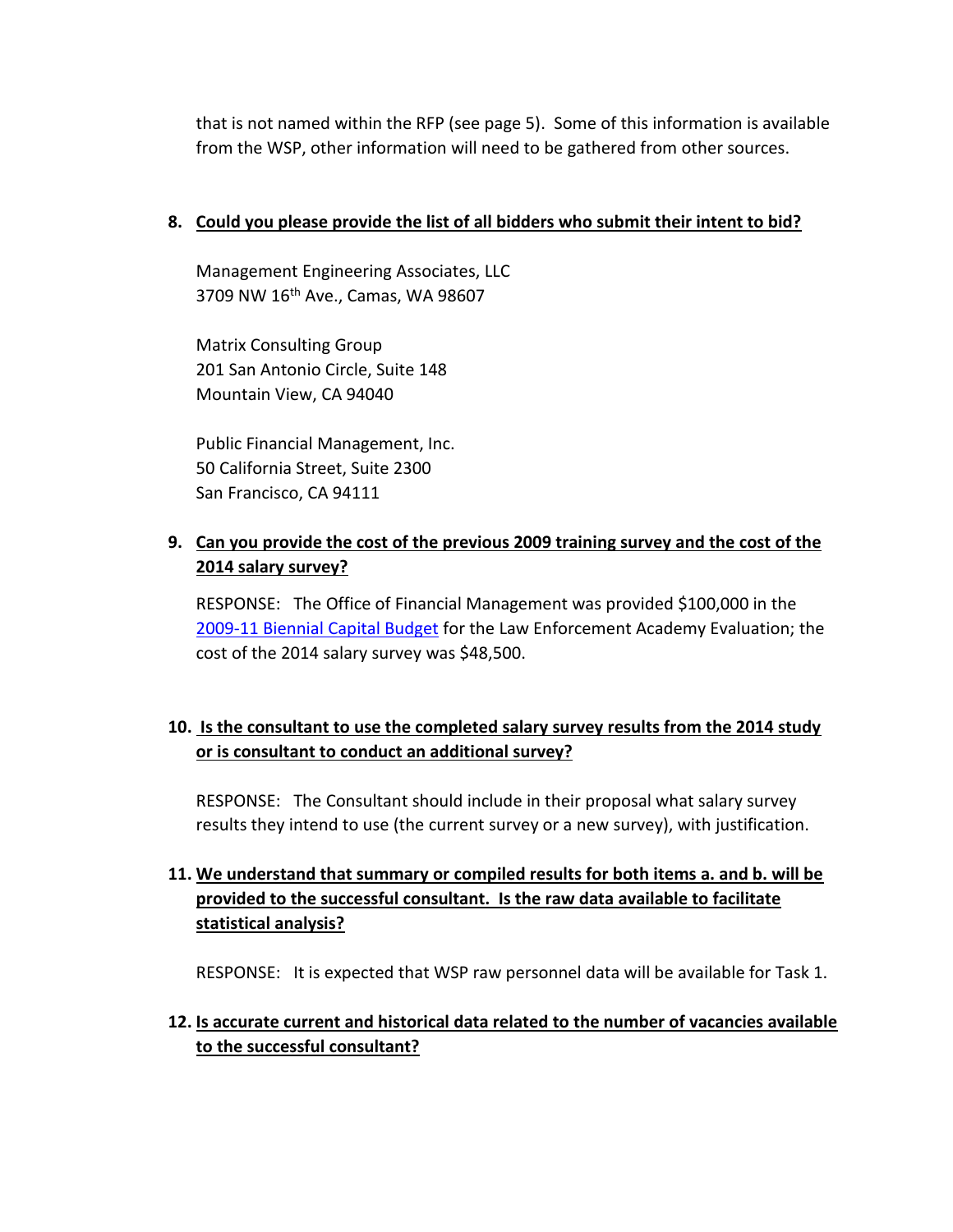RESPONSE: Yes, this information can be provided by the WSP to the successful Consultant.

# **13. The department presented to the legislature in January 2015 on vacancy data. Are these the only data that will be provided?**

RESPONSE: Additional vacancy data can be provided to the successful Consultant.

#### **14. Or is the consultant expected to research historical vacancy and attrition data?**

RESPONSE: The successful Consultant is expected to work with the WSP to gather this information in the course of the study.

#### **15. Is this data available in raw data form in order to facilitate statistical evaluation?**

RESPONSE:It is expected that WSP raw personnel data will be available for Task 1.

### **16. Do you anticipate that the questions asked in d & e can be answered with data from a, b and c, or will additional survey data need to be collected?**

RESPONSE: The Consultant should include in their proposal how they would set out to answer the questions posed in Task 1, items d & e.

# **17. Is the consultant expected to predict the composition of the future field force workforce based on potential increases in salary if it is found that salary differentials are a significant cause of retention problems?**

RESPONSE: The Consultant should include in their proposal how they would set out to answer the questions posted in Task 1.

# **18. How will recent agreements for pay increases impact the available data? Is the consultant expected to project data and trends based on new salary agreements/pay increases?**

RESPONSE: The Consultant should include in their proposal how they would set out to answer the questions posted in Task 1.

**19. Do you anticipate that the question asked in item a. can be answered with the recent applicant and current officer survey conducted by the department? Or do you anticipate that the consultant will need to conduct a new survey of applicants and current officers from other agencies? It is difficult to evaluate whether**